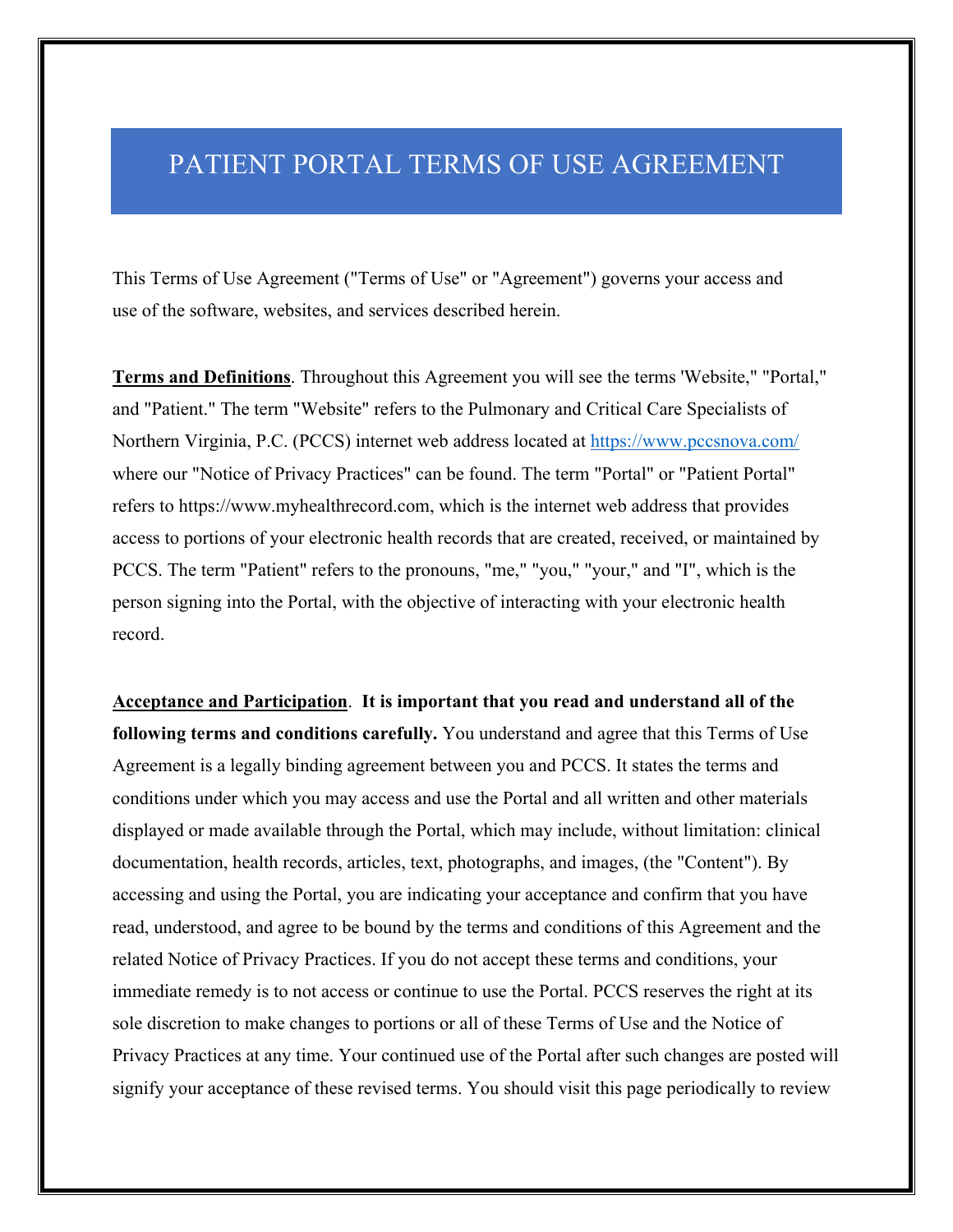this Agreement. PCCS does not assume any obligation to notify you of any changes to this Agreement.

**Medical Emergencies**. You understand that the Portal is not meant to be used in the case of an emergency. For all matters requiring urgent care which you believe may negatively impact your health or well-being, you understand that you must call 911 or proceed to the emergency department. You agree that under no circumstances should you attempt self-treatment based on anything you have seen or read on the Portal or the PCCS Website.

**Eligibility for Use**. All patients who are over the age of 18 who have received healthcare at PCCS are eligible to use the Patient Portal. Access to the Portal is provided with single sign-on login credentials (username and password) and remains active unless you notify us that you would like to opt out, or, you have violated these terms and conditions resulting in termination of your access.

**No Access for Minors**. You understand that the portal is not available for use by persons under 18 years of age. If you are under 18 years old, please contact PCCS at  $[(xxx)$  xxx-xxxx] during our normal business hours to discuss alternative methods to send/receive information contained within your electronic health record.

**PCCS Patient Portal Access and Use**. You understand that the Portal is intended to be used only by individuals who wish to use the services and functionality that the Portal provides in connection with their health and well-being. You understand that all communication through the Portal will be regarding your own health care needs and treatment. You understand that asking for clinical advice on behalf of another person has the potential to cause injury or harm and is a violation of these terms and conditions which may result in termination of your access to the Portal. To that end, PCCS does not assume any liability whatsoever for any health information or advice used by persons other than the user; the person who is logging in to the Portal to access health records.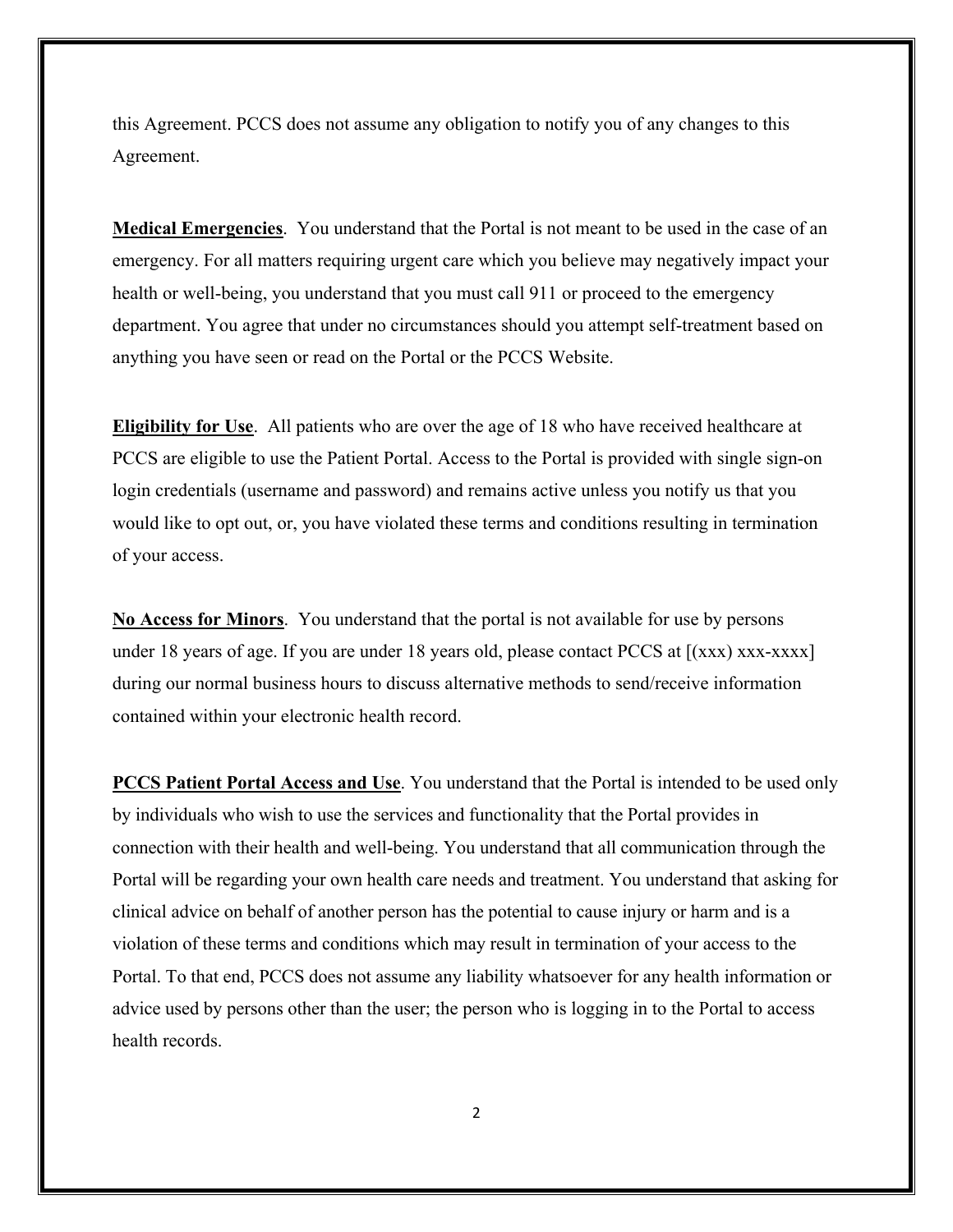**General Information Is Not Medical Advice**.The Content on the PCCS Website, or the Portal is NOT considered medical advice or treatment rendered and is not intended in any way to be a substitute for direct patient care. In more specific terms, the Content is not intended for use in the diagnosis, cure, treatment, or prevention of any disease and must never be relied on to make medical or clinical decisions regarding your care. Always seek the advice of a provider or other qualified healthcare professional who is properly licensed to practice medicine or provide healthcare in your jurisdiction concerning any questions you may have regarding any information obtained from the PCCS Website and/or any medical condition you believe may be relevant to you. Never disregard professional medical advice or delay in seeking it because of something you have read on the PCCS Website. Always consult with your provider or other qualified healthcare provider before embarking on a new treatment, diet, or fitness program. Information obtained on the PCCS Website or the Portal is not exhaustive and does not cover all diseases, ailments, physical conditions, or their treatment. You should always seek a direct, inperson appointment with your provider to assess any health-related concerns so a proper diagnosis and treatment can be administered.

**Medical Disclaimers; No Provider-Patient Relationship**. The presentation of Content on the PCCS Website, or the Portal does not necessarily establish a provider-patient relationship between you and PCCS (or any of its providers) and is not intended as a solicitation of individuals to become patients or clients of PCCS (or any of its providers).

This section does not apply to the extent that you are using the Portal to communicate with a provider with whom you have an existing provider-patient relationship. In the event you have established a relationship, PCCS will not be held liable or responsible in any way for any injury resulting therefrom, or any injury that may result from unfulfilled appointments, cancelled or otherwise.

**No Endorsements; Technology or Otherwise**.You understand that the Portal is accessible on many of the major computing platforms that offer a web-based browser. PCCS makes every best attempt to ensure that the user experience is consistent across each platform. You understand that depending on which platform and browser you use to access the Portal the "look" and "feel" may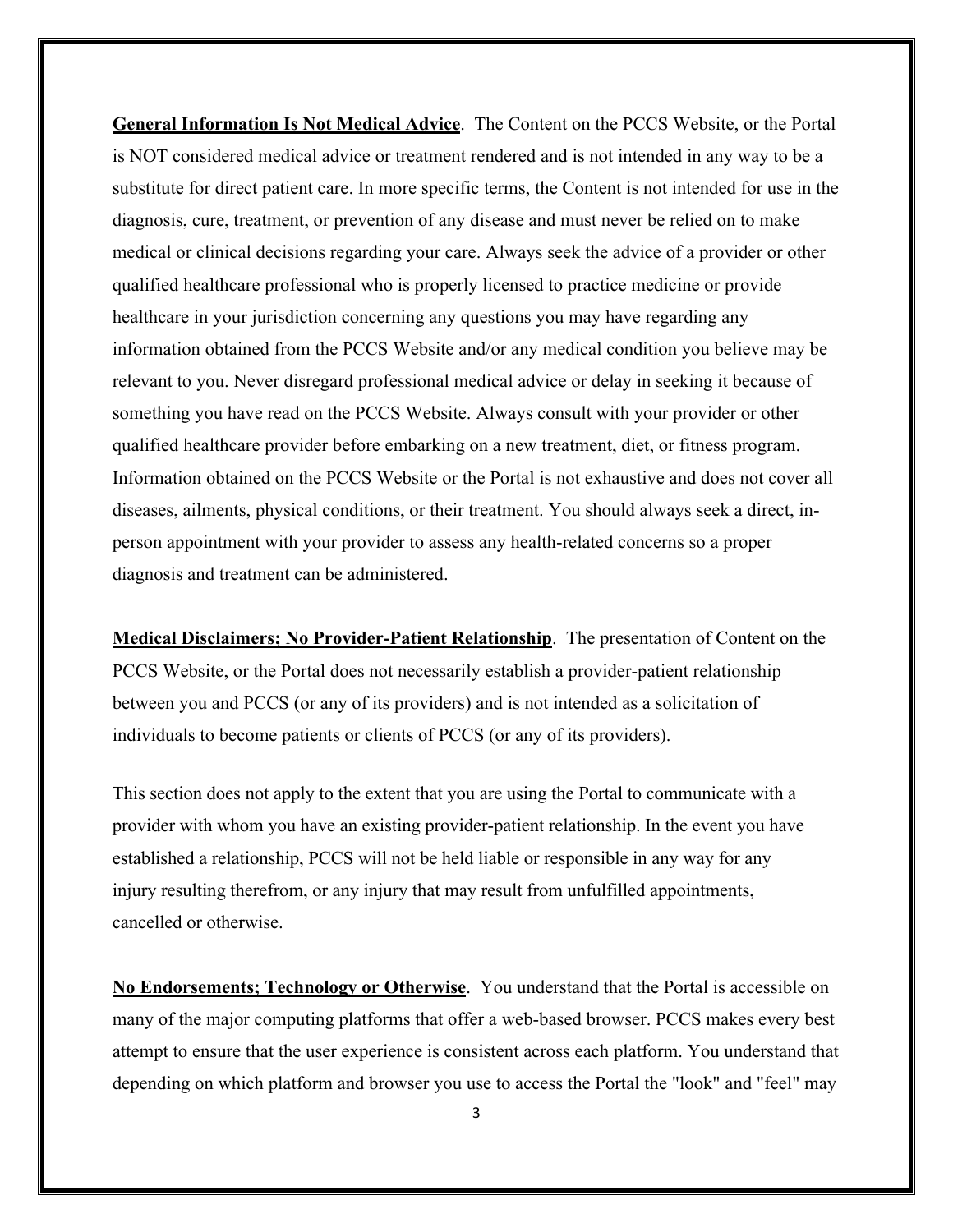be slightly different. PCCS does not recommend or endorse any specific technology to access the Portal. You understand that the Portal is only available from a web-based browser; an "App" for mobile devices is not available at this time. However, the Portal can be accessed with any internet capable web-based browser on your mobile device. Additionally, unless specifically stated, PCCS does not recommend or endorse any specific brand of products, services, procedures, or other information that appears or that may be advertised on the PCCS Website.

**Disclaimer of Warranties**.The Portal is provided "AS IS" and "AS AVAILABLE." While PCCS endeavors that the Portal is accessible 24/7, PCCS makes no representations or warranties, expressed or implied that the Portal will be made available at "ALL TIMES." You acknowledge and agree that your access and use of the Portal is provided entirely AS IS except in the case of events beyond PCCS' reasonable control including, without limitation: Internet outages or interruptions to service, repair or system maintenance, natural disasters and acts of terrorism, or war. You assume full responsibility and risk of loss of private information resulting from the downloading, printing and/or accessing of your records or any other Content via the Portal, which includes, but is not limited to loss of privacy of such records. PCCS assumes no accountability and disclaims all liability resulting from inaccuracies or inaccessibility in any software, communication lines, the Internet, your Internet Service Provider (ISP), or technical issues originating from the computer or device that you use to access the Portal. In the event that the Portal is unavailable, there are other methods of contact available to you, such as the telephone, or visiting the clinic during regular business hours. PCCS makes no guarantees on the completeness, accuracy, consistency, or currency of the information available to you on the Portal.

**Limitation of Liabilities**. IN NO EVENT SHALL PCCS, ITS PROVIDERS, DIRECTORS, EMPLOYEES, AGENTS, AND WORKFORCE MEMBERS, AND THEIR RESPECTIVE SUCCESSORS AND ASSIGNS BE LIABLE FOR DAMAGES OF ANY KIND, INCLUDING, WITHOUT LIMITATION: ANY

DIRECT, SPECIAL, INDIRECT, PUNITIVE, INCIDENTAL, OR CONSEQUENTIAL DAMAGES INCLUDING, WITHOUT LIMITATION: ANY LOSS OR DAMAGES IN THE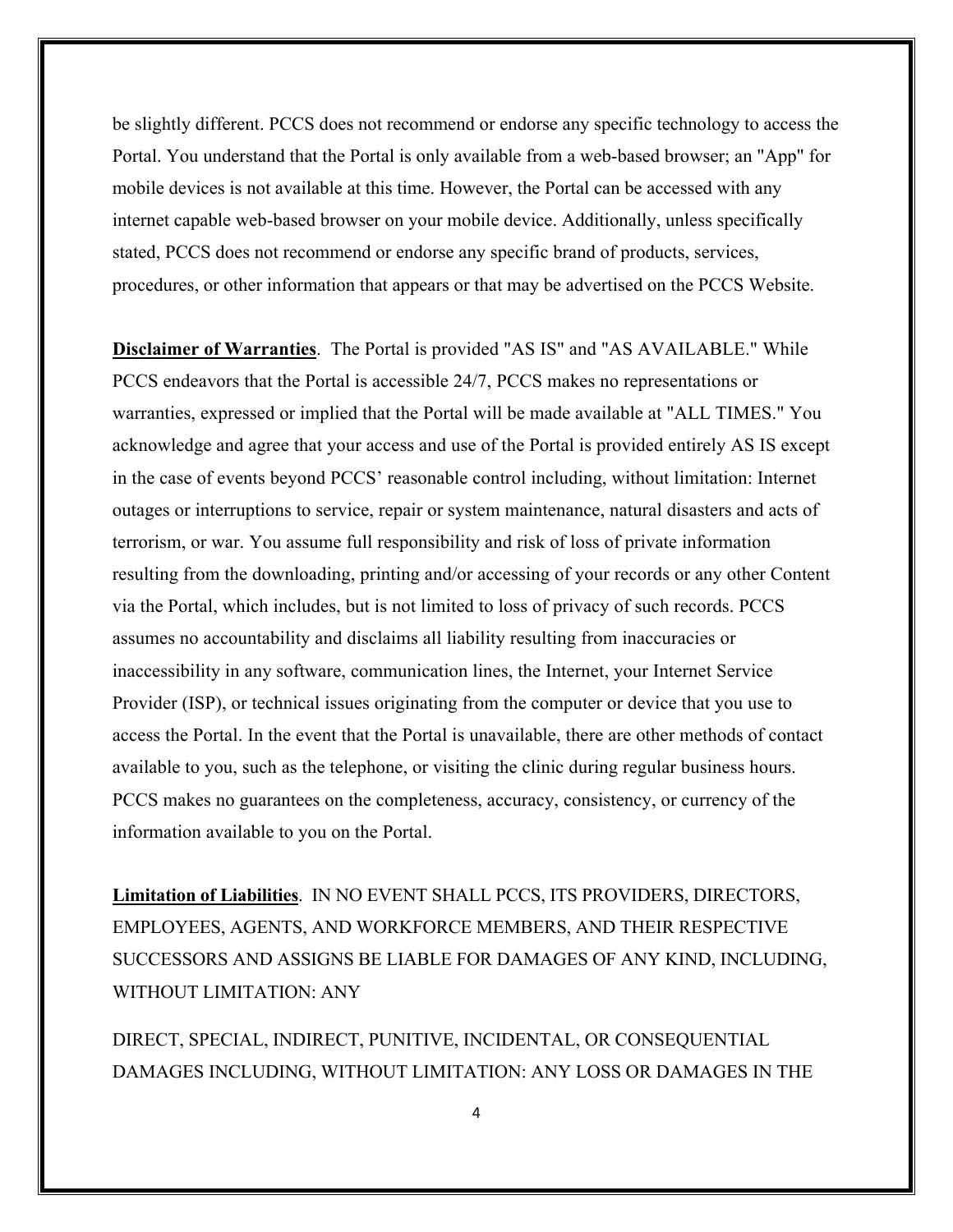NATURE OF, OR RELATING TO, LOST BUSINESS, MEDICAL INJURY, PERSONAL INJURY, WRONGFUL DEATH, IMPROPER DIAGNOSIS, INACCURATE INFORMATION, IMPROPER TREATMENT, OR ANY OTHER LOSS INCURRED IN CONNECTION WITH YOUR USE, MISUSE, OR RELIANCE UPON THE PORTAL OR THE CONTENT, OR YOUR INABILITY TO USE THE PORTAL, REGARDLESS OF THE CAUSE AND WHETHER ARISING IN CONTRACT (INCLUDING FUNDAMENTAL BREACH), TORT (INCLUDING NEGLIGENCE), OR OTHERWISE. THE FOREGOING LIMITATION SHALL APPLY EVEN IF PCCS KNEW OF OR OUGHT TO HAVE KNOWN OF THE POSSIBILITY OF SUCH DAMAGES.

PCCS ALSO EXPRESSLY DISCLAIMS ANY AND ALL LIABILITY FOR ANY INADVERTENT LOSS OF DATA TO OR FROM THE PORTAL OR DAMAGE TO COMPUTER OR MEDIA AS A RESULT ERRORS CAUSED BY HUMAN AND/OR MACHINE ERRORS, OMISSIONS, OR DELAYS. YOU UNDERSTAND AND AGREE THAT USE OF OR CONNECTION THROUGH THE INTERNET IS INHERITENTLY INSECURE AND THAT USING THE INTERNET TO CONNECT TO THE PATIENT PORTAL PROVIDES OPPORTUNITY FOR UNAUTHORIZED ACCESS BY A THIRD PARTY TO COMPUTER SYSTEMS, MOBILE DEVICES, NETWORKS AND ANY AND ALL INFORMATION STORED THEREIN.

UNDER NO CIRCUMSTANCES SHALL PCCS, ITS PROVIDERS, DIRECTORS, EMPLOYEES, AGENTS, AND WORKFORCE MEMBERS, AND THEIR RESPECTIVE SUCCESSORS AND ASSIGNS, BE LIABLE FOR ANY ADVERSE INJURY, LOSS, DAMAGE (INCLUDING DIRECT, SPECIAL, INDIRECT, PUNITIVE, INCIDENTAL, OR CONSEQUENTIAL DAMAGES), OR EXPENSE ARISING IN ANY MANNER WHATSOEVER OF YOUR CONNECTION TO OR USE OF THE PATIENT PORTAL, THE INTERNET, OR MOBILE DEVICES. PCCS SHALL NOT BE LIABLE OR RESPONSBILE FOR: (1) THE ACTS, OMISSIONS, OR CONDUCT OF ANY THIRD-PARTY; AND (2) ANY ACCESS, USE, RELIANCE UPON, OR INABILITY TO USE ANY MATERIALS, CONTENT, OR SERVICES LOCATED AT, OR MADE AVAILABLE ON THE PORTAL OR ANY WEBSITE LINKED TO OR FROM THE PCCS WEBSITE, REGARDLESS OF THE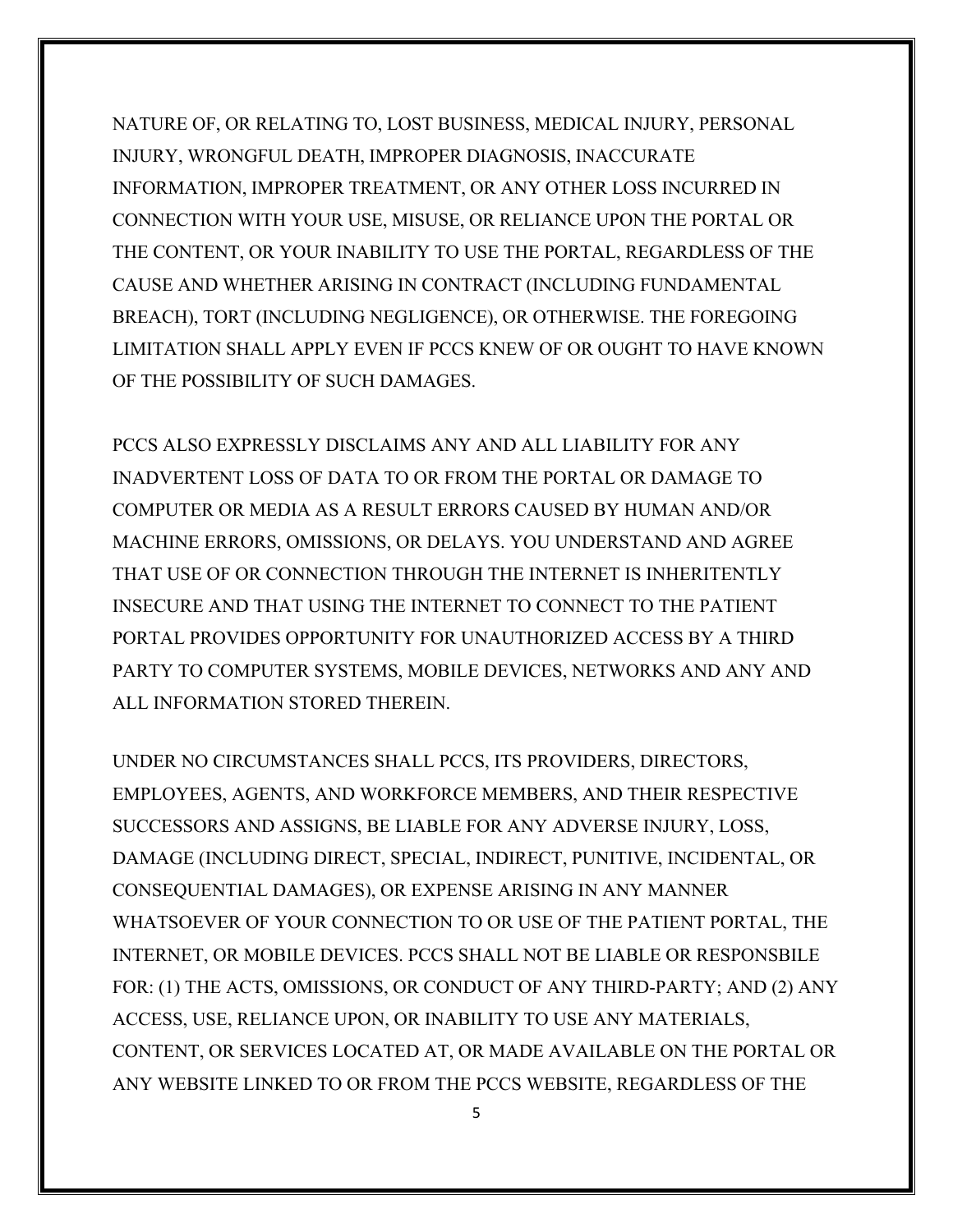## CAUSE AND WHETHER ARISING IN CONTRACT (INCLUDING FUNDAMENTAL BREACH), TORT (INCLUDING NEGLIGENCE), OR OTHERWISE. THE FOREGOING LIMITATION SHALL APPLY EVEN IF PCCS KNEW OF OR OUGHT TO HAVE KNOWN OF THE POSSIBILITY OF SUCH DAMAGES.

**Indemnity**. You agree to indemnify, defend, and hold harmless PCCS and its providers, directors, employees, agents, and workforce members, and their respective successors and assigns, from and against any and all claims, demands, liabilities, costs, or expenses whatsoever, including, without limitation: legal fees and disbursements resulting directly or indirectly from (1) your breach of any of the terms and conditions of this Agreement; (2) your access to, use, misuse, reliance upon, or inability to access or use the Portal (3) your use of, reliance on, publication, communication, distribution, printing, uploading, or downloading of anything (including the Content) on or from the Portal.

**Limited License**.Subject to the terms and conditions of this Agreement, you are hereby granted a limited, non-transferable, and non-exclusive license to access, view, and use the Portal and the Content for your personal, non-commercial use. You are granted the right to download, store, and/or print copies of items comprising the Content for your personal, non-commercial use, provided that you maintain all copyright and other notices contained in such Content. You may not copy and/or repost items comprising the Content online. You must also abide by any additional requirements governing the use of any specific Content that may be set out in the Portal. In the event of a conflict between the terms of a license governing specific Content and this Agreement, the terms of the specific license shall govern.

**Passwords**. You understand that the Portal utilizes single sign-on username and password. You understand that you alone are responsible for protecting the confidentiality of your username and password. This responsibility includes not allowing another person to use your credentials to access the Portal. You understand that if this information is shared with anyone or compromised, then all inquiries and submissions made via the Portal will be logged under your username. Furthermore, you understand that you will be responsible for any losses or damages that may occur as a result of your failure to maintain the strict confidentiality of your username and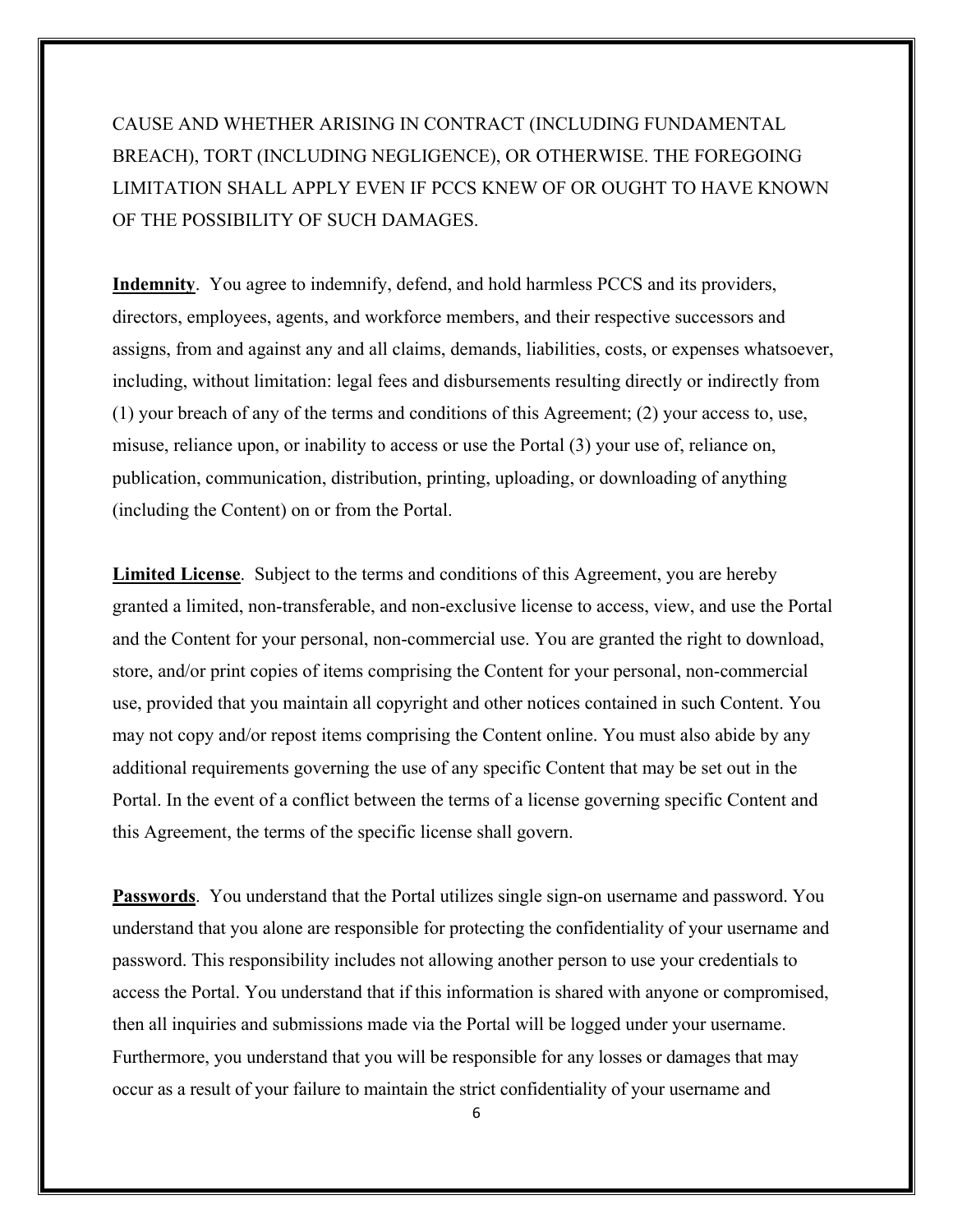password. If you suspect that your password has been compromised, your immediate remedy is to change it by visiting https://www.myhealthrecord.com and clicking on the reset/create password link.

**Secure Message Handling**.The Portal enables you to send an electronic secure message to PCCS to initiate a conversation with PCCS staff. You are also able to respond to certain messages the PCCS healthcare team sends to you electronically via the Portal. You agree that you will not use the secure message feature to misrepresent your identity, interfere, abuse, intimidate, harass, or stalk any other user(s) of the Portal. You understand that messages you receive may contain important information vital to your health, medical care and wellbeing and understand that it is your responsibility to monitor these messages. You agree not to hold PCCS liable for any losses, injury or claims of any kind resulting from your failure to read electronic messages sent to you in a timely manner. Messages sent electronically between you and the PCCS healthcare team are not guaranteed to take place in real-time; therefore, no attempts should be made by you to send any communication electronically to PCCS requiring immediate or prompt attention. PCCS will make every best attempt to provide you with a timely response to electronic inquiries made from the Portal. The typical response time PCCS strives for is up to two (2) business days. Members of PCCS' staff other than your provider may be able to access information posted on the Portal. You should discuss certain sensitive healthcare information, such as HIV status, STD test results, and mental health issues, directly with your PCCS provider and not post that information on the Portal.

**Conduct Regarding Document Uploads ("Submissions")**.The Portal provides a feature which allows you to upload ("post") "Submissions" in the form of text, pictures, documents, or other files to the Document Upload area of the Portal that are then accessed by PCCS staff. This feature is intended for use by you to submit files and documents to PCCS electronically in place of, or in addition to sending documents through the mail or visiting PCCS in person. PCCS reserves the right, at all times, to preserve any information as required to cooperate with any law enforcement requests, or to edit, refuse to post, or refuse to remove any upload, in whole or in part, that, in PCCS' sole discretion, are objectionable or in violation of this Agreement. You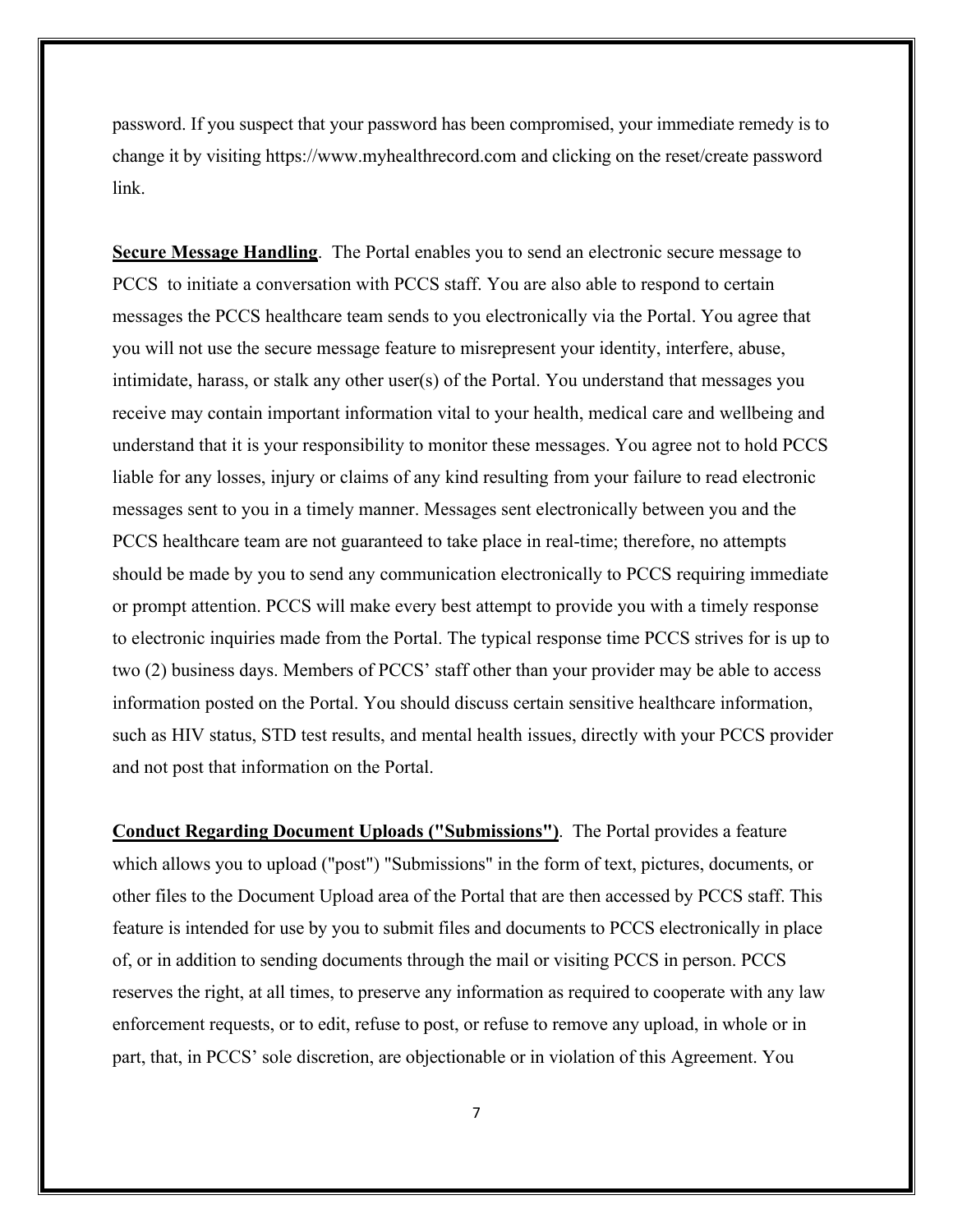acknowledge that you alone are responsible for the Content of your Submissions and the consequences thereof.

When using any of the features of the Portal which allow you to post, upload, or make Submissions, it is a condition of your use that you DO NOT:

1. Restrict, intimidate, or inhibit any other user from using and accessing the Portal, interfere or attempt to interfere with the proper workings of the Portal, or do anything, which in the sole discretion of the PCCS, imposes an unreasonable or disproportionately large load on the Portal infrastructure;

2. Post or transmit any unlawful, abusive, defamatory, indecent, obscene, inaccurate, false or misleading information of any kind, including, without limitation: any submission constituting or encouraging conduct that would constitute a criminal offense, give rise to civil liability or otherwise violate any local, state, or federal laws or regulations;

3. Upload any materials which contains a virus, malicious code, or computer payloads of any kind, which are intended to do harm to user or computer; including but not limited to, denial of service attacks, gaining access to another users account, stealing personal information, or otherwise exploit the "System" or "Data" for personal gain.

4. Use or "mine" the Portal for unsolicited purposes - commercial or otherwise, including, without limitation: posting, uploading, or transmitting any material which contains advertising, which engages in commercial activities, solicitations or sales, or which involves contests, sweepstakes, advertising, or pyramid schemes.

**Grant of License Regarding Submissions**. By posting or uploading Submissions to the Portal, you grant PCCS a royalty-free, perpetual, non-exclusive, irrevocable, unrestricted, license to use, reproduce, store, transmit, or display such Submissions for any treatment, payment, or healthcare operations purposes. You acknowledge and agree that PCCS is not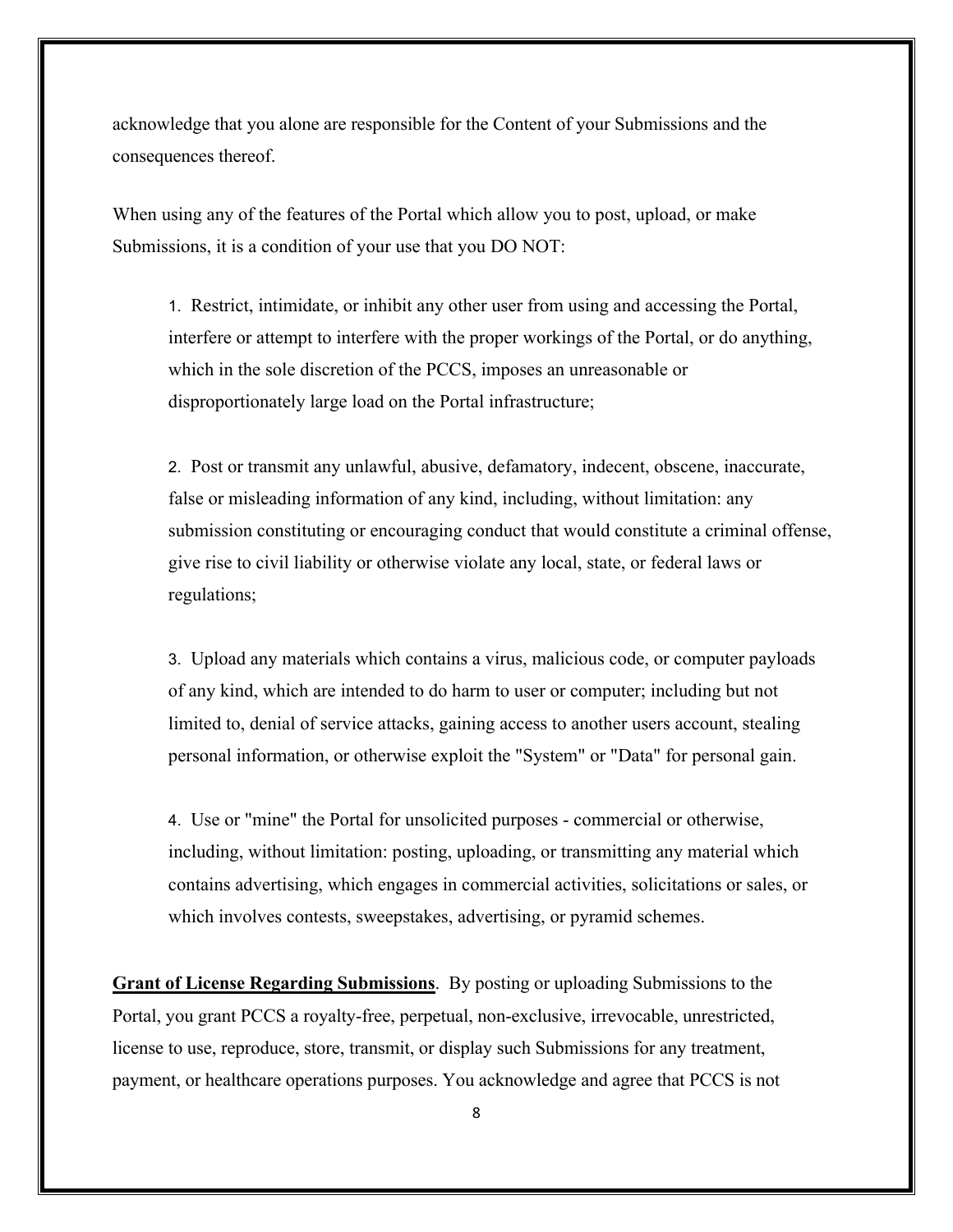responsible for any loss, damage, or corruption that may occur to your Submission; and acknowledge and agree that your Submission will be kept confidential consistent with our Notice of Privacy Practices.

**Data Privacy and Security**.You understand that PCCS employs the same considerations and safeguards to protect the confidentiality of your online health information that is given to your health records in any other format. For a more complete explanation of how PCCS "Uses" and "Discloses" your protected health information, see our Notice of Privacy Practices. You understand that while the Portal provides you with access to many of your own health records, you may not be able to see all of your records. For example, the PCCS healthcare team may not be permitted to release certain information about HIV status, mental health related encounters or issues relating to drug and alcohol abuse, even if you have previously authorized their release. You understand that you may however use other methods to find out more information about these sensitive records, such as contacting PCCS by phone, by completing a records release request, or in some cases, visiting PCCS in-person.

PCCS utilizes industry best practices specified in the HIPAA Security Rule located at § 45 CFR Part 160, subparts A and C of Part 164 to ensure your health information is confidential and secure. You understand that if you choose to download or print out my medical records and misplace or lose them, then that information may longer be private, and you understand and agree to hold harmless PCCS for any information you may have lost or misplaced. You acknowledge that there are additional security features that you can monitor to help ensure your health information remains protected. For example, you will be able to verify the date and timestamp of your last logon onto the Portal home page once you are logged in.

**Modification or Termination of the Portal**.PCCS reserves the right any time, and from time to time, to modify or discontinue, temporarily or permanently, the Portal (or any part thereof) with or without notice to you. PCCS shall have no liability to you or any third party for any modifications, suspension, or discontinuance of the Portal or any part thereof.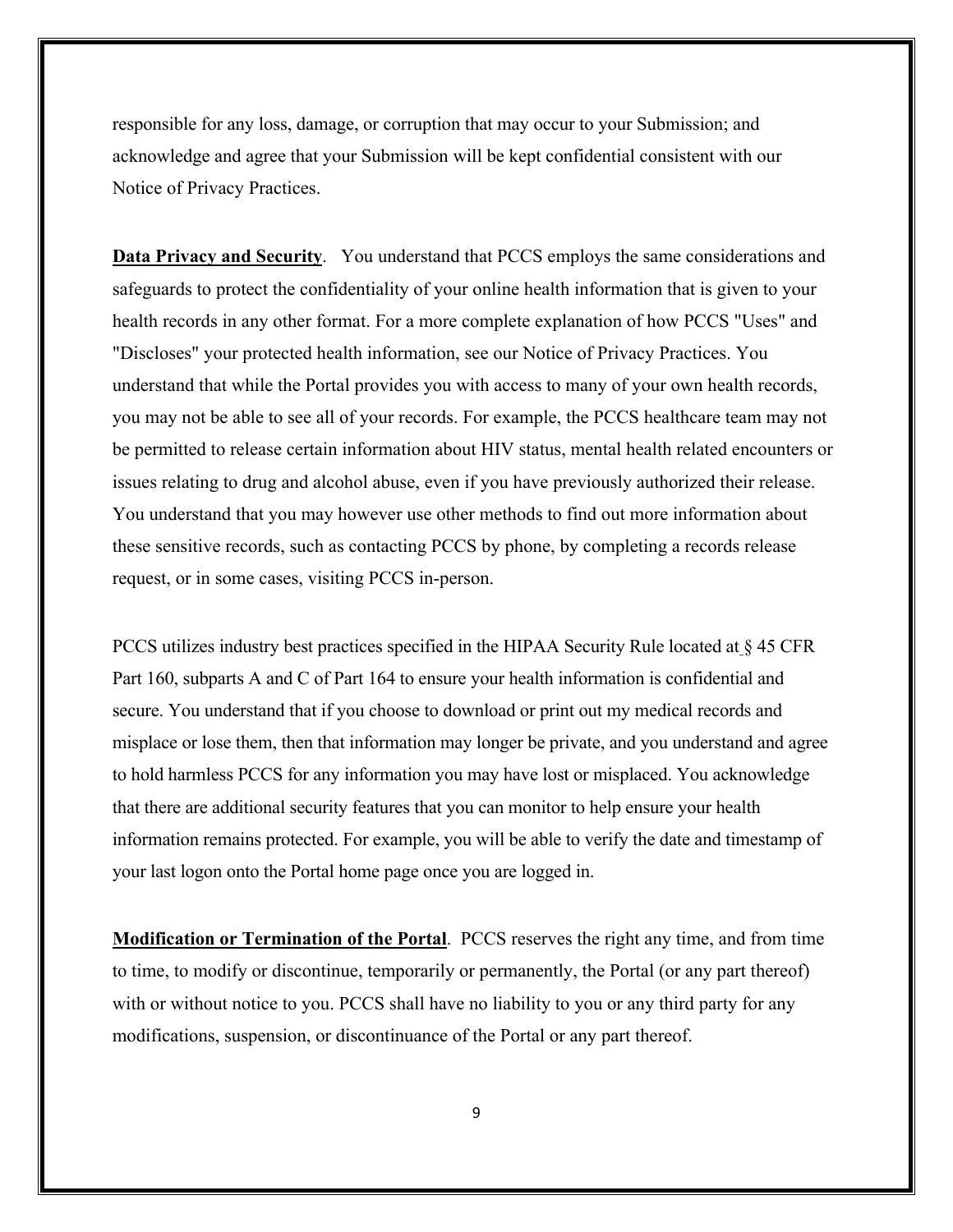**Governing Law and Jurisdiction**.Any cause or action arising out of or related to this Agreement may only be brought in the courts of applicable jurisdiction in the Commonwealth of Virginia, without regard to its conflicts of law principles, and the parties hereby submit to the jurisdiction and venue of such courts.

**Waiver**. Any consent by PCCS to, or waiver of, a breach of this Agreement which you have committed, whether express or implied, shall not constitute a consent to, or waiver of any other, different, or subsequent breach. You understand that if you choose to share your password with another person, that PCCS assumes no responsibility and will not be liable for any breach of confidentiality that may occur to your electronic medical record as a direct result of you intentionally sharing, inadequately protecting, or failing to protect your password.

**Severability**. The invalidity or unenforceability of any provision of this Agreement or any covenant contained herein shall not affect the validity or enforceability of any other provision or covenant contained herein and any such invalid provision or covenant shall be deemed severable from the rest of this Agreement.

**Terms of Use Violation**. You acknowledge and agree that PCCS may preserve any communications, secure messages, and document uploads sent/received through the Portal and may disclose such communications when disclosure is reasonably necessary to: (1) comply with investigations by law enforcement agencies; (2) enforce this Terms of Use Agreement; (3) respond to claims that any communication harms or violates the rights of others; or (4) protect the rights and personal safety of PCCS and its providers, directors, employees, agents, workforce members, and their respective successors and assigns. PCCS may, at its sole discretion, suspend or terminate your right to use the Portal, either temporarily or indefinitely at any time without notice if you are found in violation of this Terms of Use Agreement. In the event of suspension or termination, you are no longer authorized to access the Portal which shall survive in effect as full force the termination of this Agreement. **PCCS shall not be liable to any party for such termination.**

10